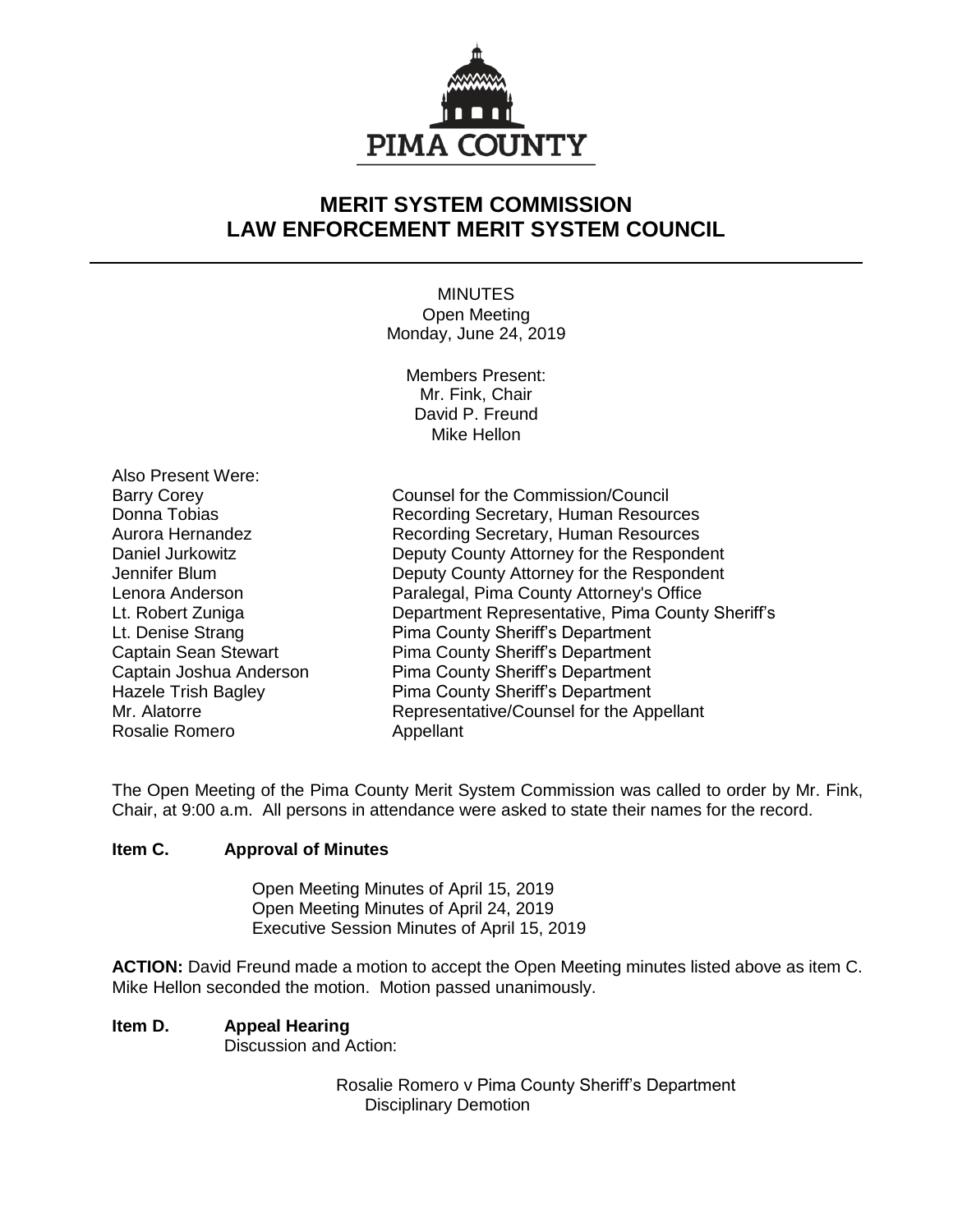## Page 2

Mr. Fink read the opening statement into the record. Mr. Fink asked if either party wished to invoke the Rule of Privilege. The Rule of Privilege which excludes witnesses was invoked by Mr. Alatorre, Attorney for the Appellant.

Mr. Jurkowitz, Deputy County Attorney, made an opening statement. Mr. Alatorre, Attorney for the Appellant, made an opening statement.

Witnesses, Lt. Robert Zuniga, Pima County Sheriff Department and Rosalie Romero, Appellant, were sworn in by Barry Corey, Counsel to the Commission.

Respondent's Exhibits that were stipulated to for admission into the record for this hearing are listed below:

Respondent's Exhibit # 1: Pima County Merit System Appeal Form dated April 24, 2019

Respondent's Exhibit # 6: Notice of Demotion dated April 9, 2019, Bates Nos. 565-567

Respondent's Exhibit # 8: Notice of Intent to Demote dated February 26, 2019, Bates Nos. 568-570

Respondent's Exhibit # 10: Memorandum form Appellant to Lt. Zuniga dated November 21, 2018, Bates No. 183 (Except for handwritten notes on bottom)

Respondent's Exhibit # 13: Letter of Reprimand dated March 30, 2018, Bates Nos. 104-106

Respondent's Exhibit # 15: Notice of Suspension dated May 25, 2016, Bates Nos. 112-114

Respondent's Exhibit #16: Letter of Reprimand dated March 2, 2016, Bates Nos. 119-121

Mr. Fink asked all parties if they had any preliminary matters they wished to discuss and there were none

Respondent's First Witness: Hazele Trish Bagley, Pima County Sheriff's Department was sworn in by Barry Corey, Counsel to the Commission, provided testimony in this hearing.

Mr. Jurkowitz moved to admit Respondent's Exhibit # 4, discussion ensued.

Respondent's Exhibit # 4: Pima County Sheriff's Department Policy and Procedure 4 II- General Procedures was admitted without objection.

Respondent's first Witness continues testimony.

Mr. Jurkowitz, moved to admit Respondent's Exhibit # 11: discussion ensued.

Mr. Fink rules to admit Respondent's Exhibits 11 and 12.

Respondent's Exhibit # 11: Inmate Demarcus Jackson documents, Bates Nos. 576-590, 592 was admitted with objection.

Respondent's Exhibit # 12: Demonstrative Exhibit, Bates No. 882 was admitted with objection.

The Commission recessed at 10:41a.m. and re-convened at 10:54 a.m.

Respondent's First Witness: Hazele Trish Bagley continued to provide testimony.